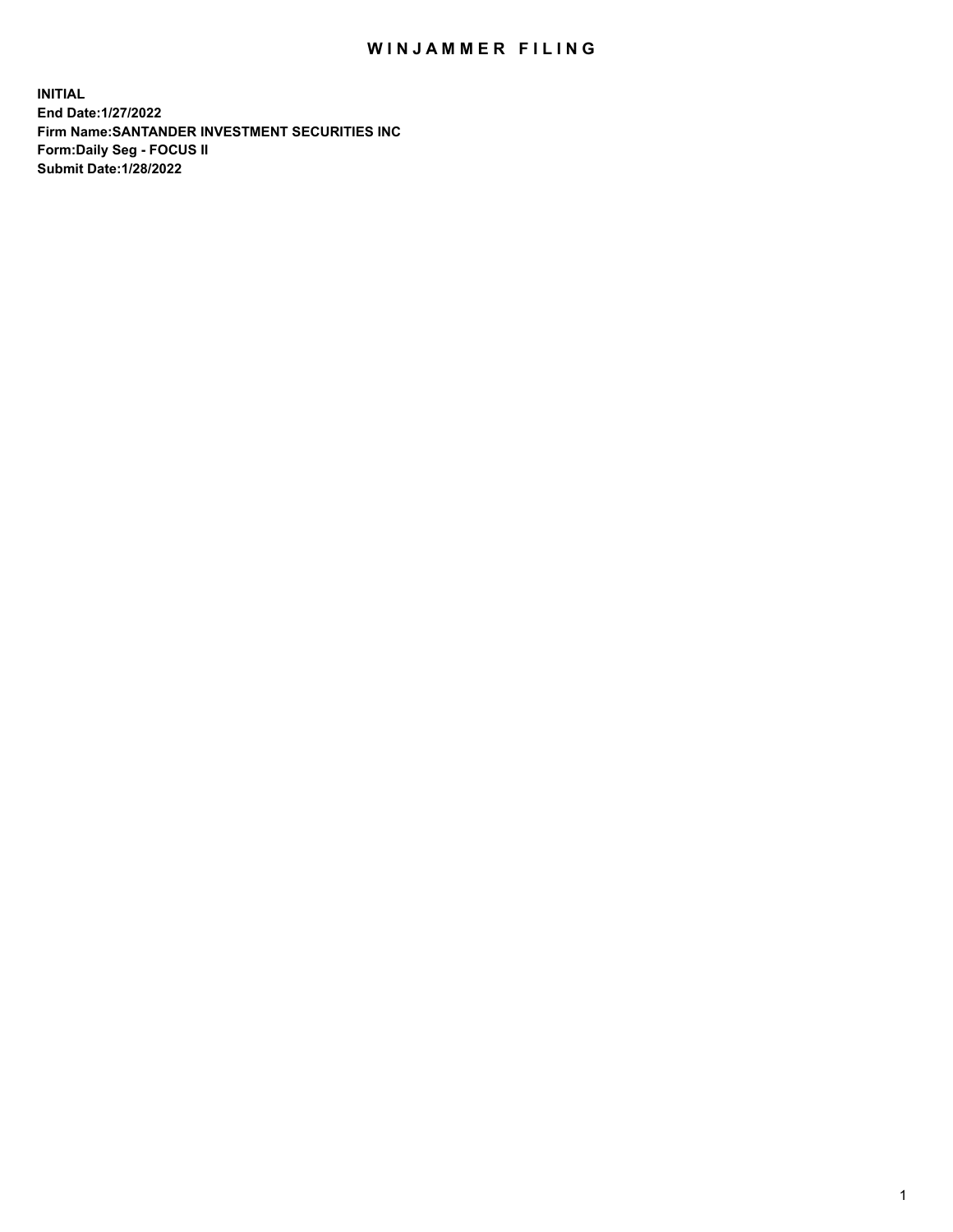**INITIAL End Date:1/27/2022 Firm Name:SANTANDER INVESTMENT SECURITIES INC Form:Daily Seg - FOCUS II Submit Date:1/28/2022 Daily Segregation - Cover Page**

Name of Company **SANTANDER INVESTMENT SECURITIES INC** Contact Name **Richard Ro** Contact Phone Number **(212) 350-3662** Contact Email Address **richard.ro@santander.us** FCM's Customer Segregated Funds Residual Interest Target (choose one): a. Minimum dollar amount: ; or **70,000,000** b. Minimum percentage of customer segregated funds required:% ; or **0** c. Dollar amount range between:and; or **0 0** d. Percentage range of customer segregated funds required between:% and%. **0 0** FCM's Customer Secured Amount Funds Residual Interest Target (choose one): a. Minimum dollar amount: ; or **0** b. Minimum percentage of customer secured funds required:% ; or **0** c. Dollar amount range between:and; or **0 0** d. Percentage range of customer secured funds required between:% and%. **0 0** FCM's Cleared Swaps Customer Collateral Residual Interest Target (choose one): a. Minimum dollar amount: ; or **0** b. Minimum percentage of cleared swaps customer collateral required:% ; or **0** c. Dollar amount range between:and; or **0 0**

d. Percentage range of cleared swaps customer collateral required between:% and%. **0 0**

Attach supporting documents CH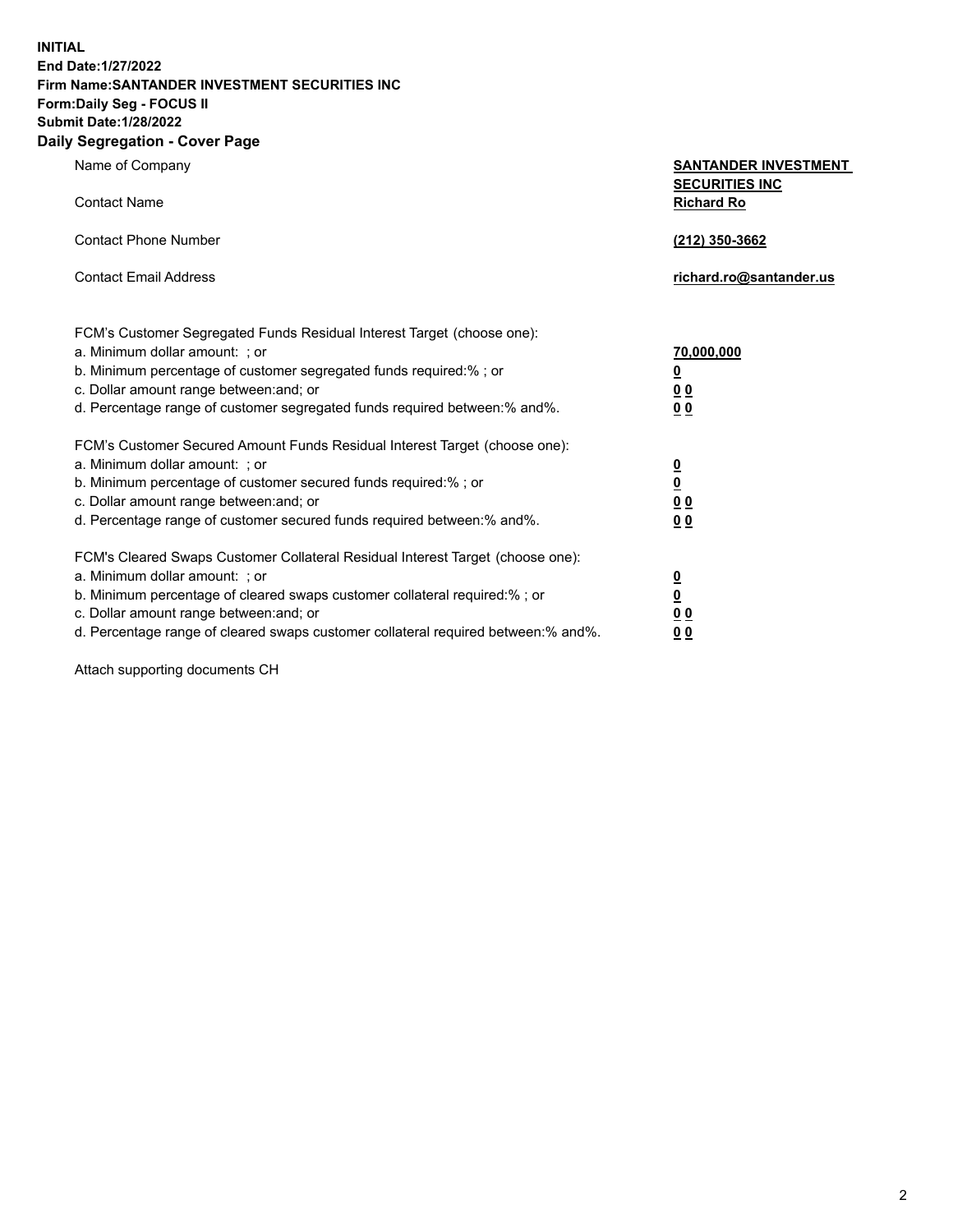## **INITIAL End Date:1/27/2022 Firm Name:SANTANDER INVESTMENT SECURITIES INC Form:Daily Seg - FOCUS II Submit Date:1/28/2022 Daily Segregation - Secured Amounts**

|     | Foreign Futures and Foreign Options Secured Amounts                                         |                   |
|-----|---------------------------------------------------------------------------------------------|-------------------|
|     | Amount required to be set aside pursuant to law, rule or regulation of a foreign            | $0$ [7305]        |
|     | government or a rule of a self-regulatory organization authorized thereunder                |                   |
| 1.  | Net ledger balance - Foreign Futures and Foreign Option Trading - All Customers             |                   |
|     | A. Cash                                                                                     | $0$ [7315]        |
|     | B. Securities (at market)                                                                   | $0$ [7317]        |
| 2.  | Net unrealized profit (loss) in open futures contracts traded on a foreign board of trade   | $0$ [7325]        |
| 3.  | Exchange traded options                                                                     |                   |
|     | a. Market value of open option contracts purchased on a foreign board of trade              | $0$ [7335]        |
|     | b. Market value of open contracts granted (sold) on a foreign board of trade                | $0$ [7337]        |
| 4.  | Net equity (deficit) (add lines 1. 2. and 3.)                                               | $0$ [7345]        |
| 5.  | Account liquidating to a deficit and account with a debit balances - gross amount           | $0$ [7351]        |
|     | Less: amount offset by customer owned securities                                            | 0 [7352] 0 [7354] |
| 6.  | Amount required to be set aside as the secured amount - Net Liquidating Equity              | $0$ [7355]        |
|     | Method (add lines 4 and 5)                                                                  |                   |
| 7.  | Greater of amount required to be set aside pursuant to foreign jurisdiction (above) or line | $0$ [7360]        |
|     | 6.                                                                                          |                   |
|     | FUNDS DEPOSITED IN SEPARATE REGULATION 30.7 ACCOUNTS                                        |                   |
| 1.  | Cash in banks                                                                               |                   |
|     | A. Banks located in the United States                                                       | $0$ [7500]        |
|     | B. Other banks qualified under Regulation 30.7                                              | 0 [7520] 0 [7530] |
| 2.  | Securities                                                                                  |                   |
|     | A. In safekeeping with banks located in the United States                                   | $0$ [7540]        |
|     | B. In safekeeping with other banks qualified under Regulation 30.7                          | 0 [7560] 0 [7570] |
| 3.  | Equities with registered futures commission merchants                                       |                   |
|     | A. Cash                                                                                     | $0$ [7580]        |
|     | <b>B.</b> Securities                                                                        | $0$ [7590]        |
|     | C. Unrealized gain (loss) on open futures contracts                                         | $0$ [7600]        |
|     | D. Value of long option contracts                                                           | $0$ [7610]        |
|     | E. Value of short option contracts                                                          | 0 [7615] 0 [7620] |
| 4.  | Amounts held by clearing organizations of foreign boards of trade                           |                   |
|     | A. Cash                                                                                     | $0$ [7640]        |
|     | <b>B.</b> Securities                                                                        | $0$ [7650]        |
|     | C. Amount due to (from) clearing organization - daily variation                             | $0$ [7660]        |
|     | D. Value of long option contracts                                                           | $0$ [7670]        |
|     | E. Value of short option contracts                                                          | 0 [7675] 0 [7680] |
| 5.  | Amounts held by members of foreign boards of trade                                          |                   |
|     | A. Cash                                                                                     | $0$ [7700]        |
|     | <b>B.</b> Securities                                                                        | $0$ [7710]        |
|     | C. Unrealized gain (loss) on open futures contracts                                         | $0$ [7720]        |
|     | D. Value of long option contracts                                                           | $0$ [7730]        |
|     | E. Value of short option contracts                                                          | 0 [7735] 0 [7740] |
| 6.  | Amounts with other depositories designated by a foreign board of trade                      | $0$ [7760]        |
| 7.  | Segregated funds on hand                                                                    | $0$ [7765]        |
| 8.  | Total funds in separate section 30.7 accounts                                               | $0$ [7770]        |
| 9.  | Excess (deficiency) Set Aside for Secured Amount (subtract line 7 Secured Statement         | $0$ [7380]        |
|     | Page 1 from Line 8)                                                                         |                   |
| 10. | Management Target Amount for Excess funds in separate section 30.7 accounts                 | $0$ [7780]        |
| 11. | Excess (deficiency) funds in separate 30.7 accounts over (under) Management Target          | $0$ [7785]        |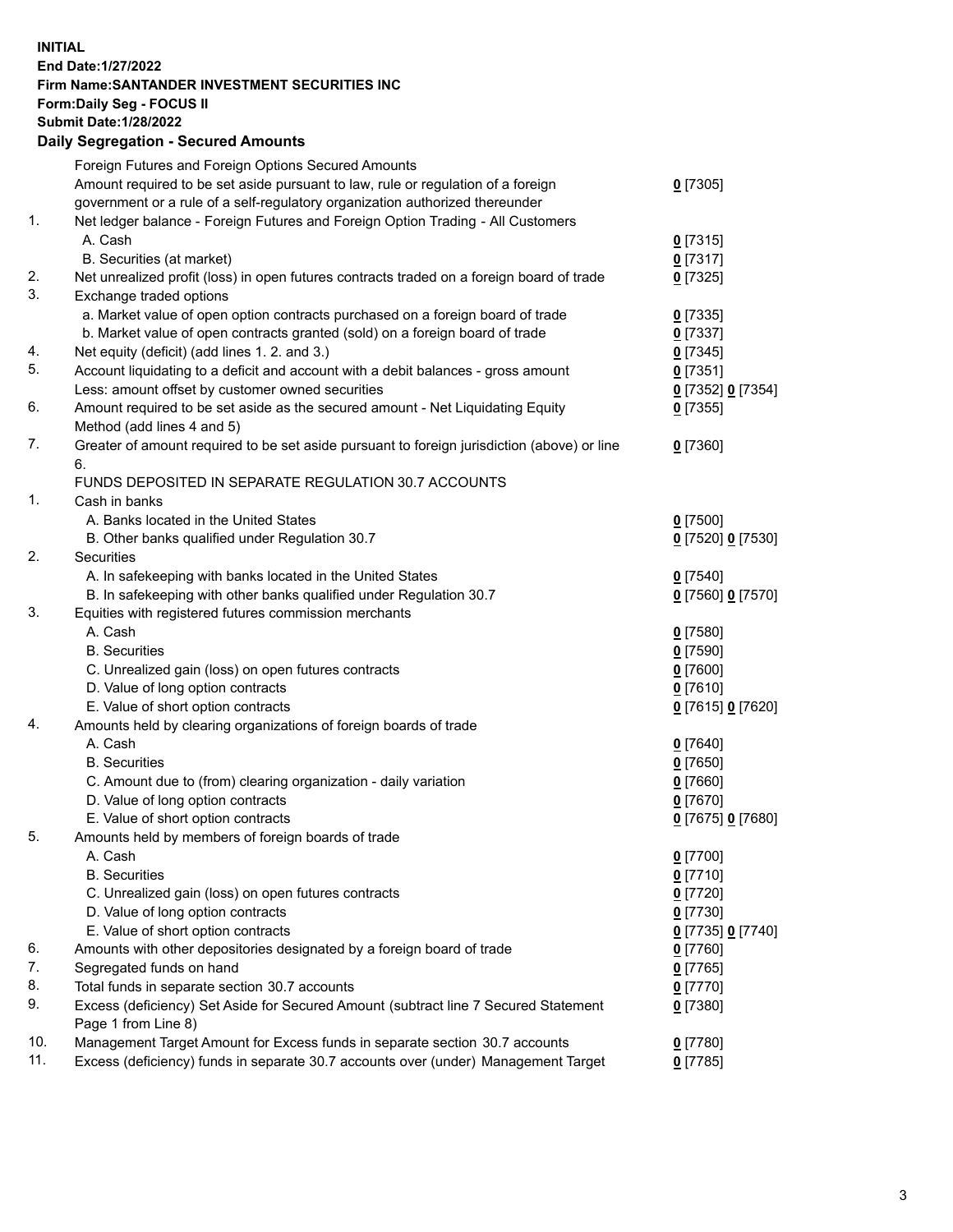| <b>INITIAL</b> |                                                                                     |                      |  |  |  |
|----------------|-------------------------------------------------------------------------------------|----------------------|--|--|--|
|                | End Date: 1/27/2022                                                                 |                      |  |  |  |
|                | Firm Name: SANTANDER INVESTMENT SECURITIES INC                                      |                      |  |  |  |
|                | Form: Daily Seg - FOCUS II                                                          |                      |  |  |  |
|                | <b>Submit Date: 1/28/2022</b>                                                       |                      |  |  |  |
|                | Daily Segregation - Segregation Statement                                           |                      |  |  |  |
|                | SEGREGATION REQUIREMENTS(Section 4d(2) of the CEAct)                                |                      |  |  |  |
| 1.             | Net ledger balance                                                                  |                      |  |  |  |
|                | A. Cash                                                                             | 2,836,427,608 [7010] |  |  |  |
|                | B. Securities (at market)                                                           | $0$ [7020]           |  |  |  |
| 2.             | Net unrealized profit (loss) in open futures contracts traded on a contract market  | -740,544,220 [7030]  |  |  |  |
| 3.             | Exchange traded options                                                             |                      |  |  |  |
|                | A. Add market value of open option contracts purchased on a contract market         | 117,871,518 [7032]   |  |  |  |
|                | B. Deduct market value of open option contracts granted (sold) on a contract market | -43,197,036 [7033]   |  |  |  |
| 4.             | Net equity (deficit) (add lines 1, 2 and 3)                                         | 2,170,557,870 [7040] |  |  |  |
| 5.             | Accounts liquidating to a deficit and accounts with                                 |                      |  |  |  |
|                | debit balances - gross amount                                                       | $0$ [7045]           |  |  |  |
|                | Less: amount offset by customer securities                                          | 0 [7047] 0 [7050]    |  |  |  |
| 6.             | Amount required to be segregated (add lines 4 and 5)                                | 2,170,557,870 [7060] |  |  |  |
|                | FUNDS IN SEGREGATED ACCOUNTS                                                        |                      |  |  |  |
| 7.             | Deposited in segregated funds bank accounts                                         |                      |  |  |  |
|                | A. Cash                                                                             | 201,091,813 [7070]   |  |  |  |
|                | B. Securities representing investments of customers' funds (at market)              | $0$ [7080]           |  |  |  |
|                | C. Securities held for particular customers or option customers in lieu of cash (at | $0$ [7090]           |  |  |  |
|                | market)                                                                             |                      |  |  |  |
| 8.             | Margins on deposit with derivatives clearing organizations of contract markets      |                      |  |  |  |
|                | A. Cash                                                                             | 2,045,077,867 [7100] |  |  |  |
|                | B. Securities representing investments of customers' funds (at market)              | $0$ [7110]           |  |  |  |
|                | C. Securities held for particular customers or option customers in lieu of cash (at | $0$ [7120]           |  |  |  |
|                | market)                                                                             |                      |  |  |  |
| 9.             | Net settlement from (to) derivatives clearing organizations of contract markets     | -78,433,122 [7130]   |  |  |  |
| 10.            | Exchange traded options                                                             |                      |  |  |  |
|                | A. Value of open long option contracts                                              | 117,871,518 [7132]   |  |  |  |
| 11.            | B. Value of open short option contracts<br>Net equities with other FCMs             | 43,197,036 [7133]    |  |  |  |
|                | A. Net liquidating equity                                                           | $0$ [7140]           |  |  |  |
|                | B. Securities representing investments of customers' funds (at market)              | $0$ [7160]           |  |  |  |
|                | C. Securities held for particular customers or option customers in lieu of cash (at | $0$ [7170]           |  |  |  |
|                | market)                                                                             |                      |  |  |  |
| 12.            | Segregated funds on hand                                                            | $0$ [7150]           |  |  |  |
| 13.            | Total amount in segregation (add lines 7 through 12)                                | 2,242,411,040 [7180] |  |  |  |
| 14.            | Excess (deficiency) funds in segregation (subtract line 6 from line 13)             | 71,853,170 [7190]    |  |  |  |
| 15.            | Management Target Amount for Excess funds in segregation                            | 70,000,000 [7194]    |  |  |  |
| 16.            | Excess (deficiency) funds in segregation over (under) Management Target Amount      | 1,853,170 [7198]     |  |  |  |
|                | <b>Excess</b>                                                                       |                      |  |  |  |